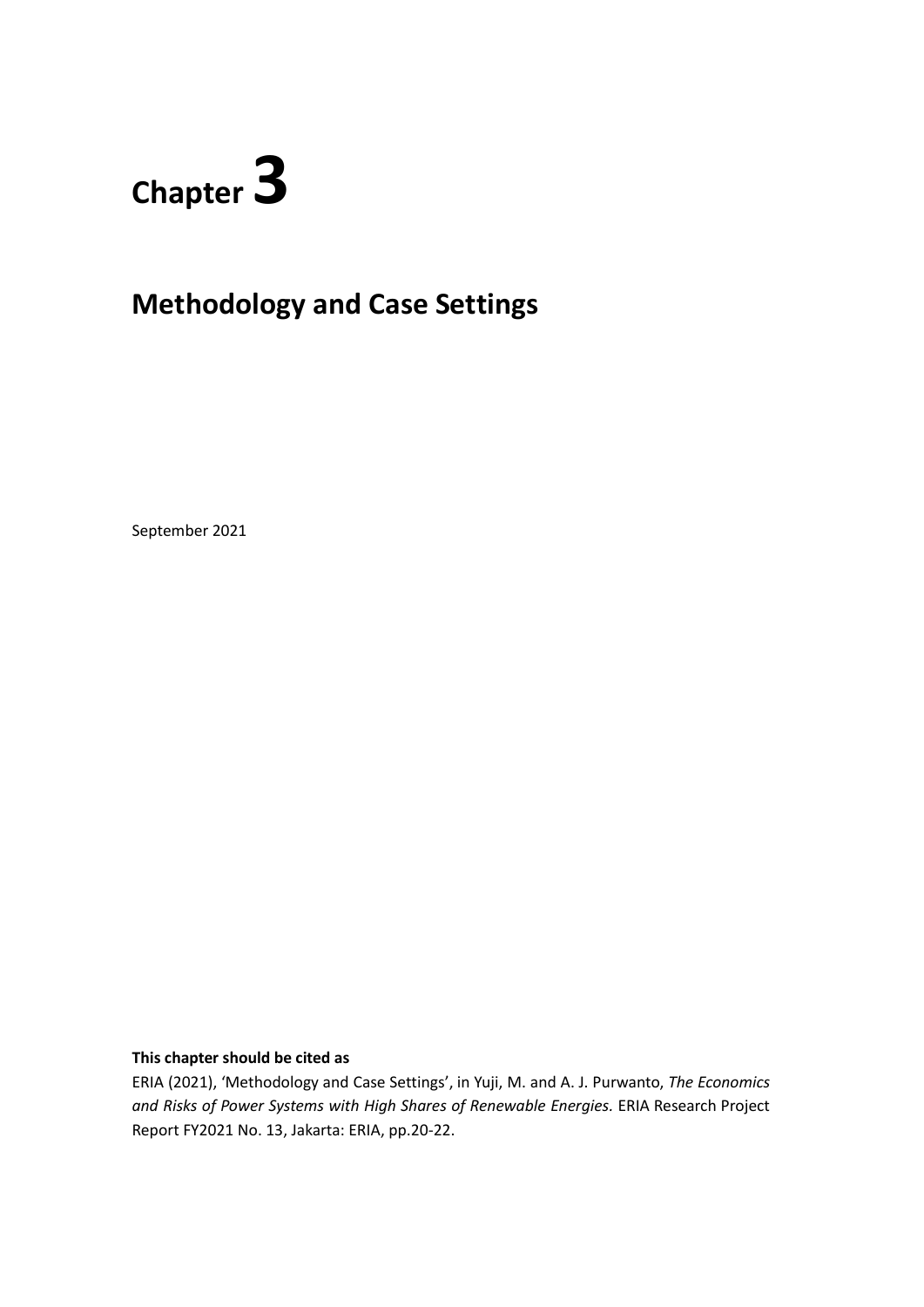# Chapter 3

## Methodology and Case Settings

#### **1. Optimal power generation mix model**

VRE = variable renewable energy.

Source: Authors.

Under the above conditions, in this study, we performed analysis by using an optimal power generation mix model that adopts a linear planning method developed by the University of Tokyo and the Institute of Energy Economics, Japan (IEEJ). Figure 3.1 shows an outline of the model.

The model simulates the optimal facility configuration and operation to minimise the total cost of the power system based on a time step of 8,760 hours per year for the eight targets areas. In this case, the cost includes the capital cost, converted to annual expenses, the operating cost of each power generation technology, the capital cost and operating cost of the power storage systems, and the capital cost of the transmission lines. In addition, if the amount of generated power exceeds the power demand when the solar photovoltaic (PV) and wind power generation is large, it is assumed to be possible to use any of the power-storage options, then use the stored power later or curtail output. Since the power-storage system is expensive, output curtailment is often selected. See previous studies (Komiyama and Fujii, 2017; Matsuo et al., 2020) for more details on the model, as well as Appendix A.

#### **Figure 3.1. Overview of the optimal power generation mix model Model inputs Model outputs** Cost - Power demand (hourly) - Optimal power generating mini-- Assumptions on power capacities misation generating technologies - Hourly/annual electricity (Costs, efficiencies, CO<sub>2</sub> output by technology emission factors, etc.) - Total system cost/ - Meteorological data (Solar marginal system cost irradiation/Wind velocities) - Fuel consumption - Constraints (Load following constraints, VRE  $-CO<sub>2</sub>$  emissions resources, etc.)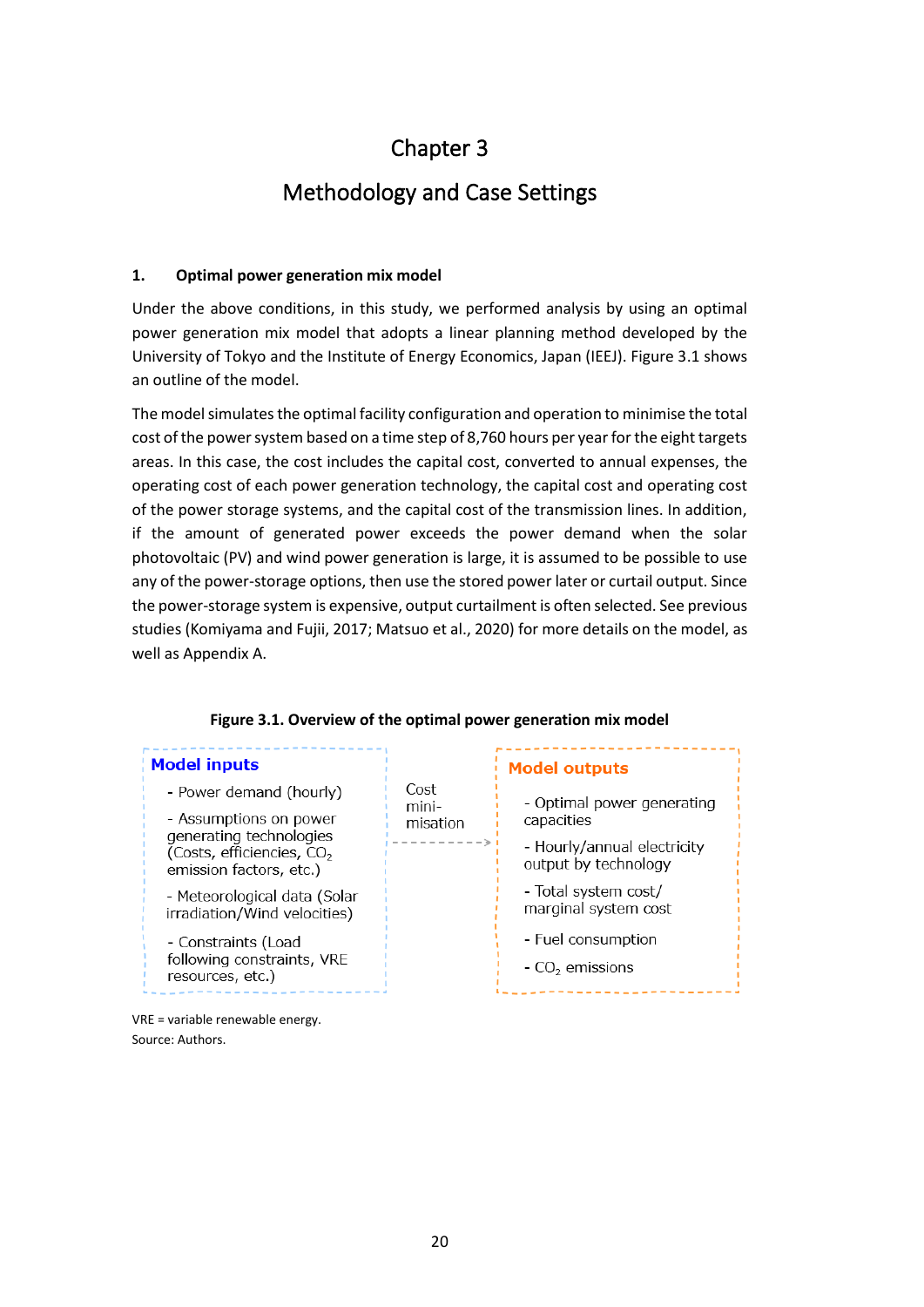#### **1.1. Case settings**

In this study, model analysis of several cases was performed under various condition settings in order to estimate the optimal power generation mix in the target regions for 2040 and capture how trade flows change with different conditions, such as grid interconnection and changes in environmental policies. Table 3.1 shows the analysed cases (white boxes) in this study and the condition settings (grey boxes) for each case.



**Table 3.1. Case settings list**

IDN = Indonesia, PV = photovoltaic. Source: Authors.

Regarding the interconnections, we assume two cases: one in which the only existing interconnections are utilised, and another in which future interconnection expansion plans are assumed as shown in Table 2-3. Cases in which the upper-limit restriction on interconnection capacity is relaxed is also implemented for reference.

In some cases, calculations have been performed with different carbon prices, ranging from US\$0/tCO<sub>2</sub> to US\$200/tCO<sub>2</sub>. The carbon price literally increases the cost of the fuel unit price in proportion to the amount of  $CO<sub>2</sub>$  emitted through coal-fired thermal power generation and natural-gas thermal power generation; however, in terms of policy, the carbon price may be considered as an index that assumes not only a direct carbon tax but also indicates the strength of various measures for promoting low-carbon power sources or suppressing increases in thermal power generation.

In addition, the following five types of case analysis were also performed, setting special conditions.

- Thermal power lower limit case
- Externality case

- Low solar PV cost case
- Differentiated carbon price case
- High fuel price case
- Limitless nuclear case